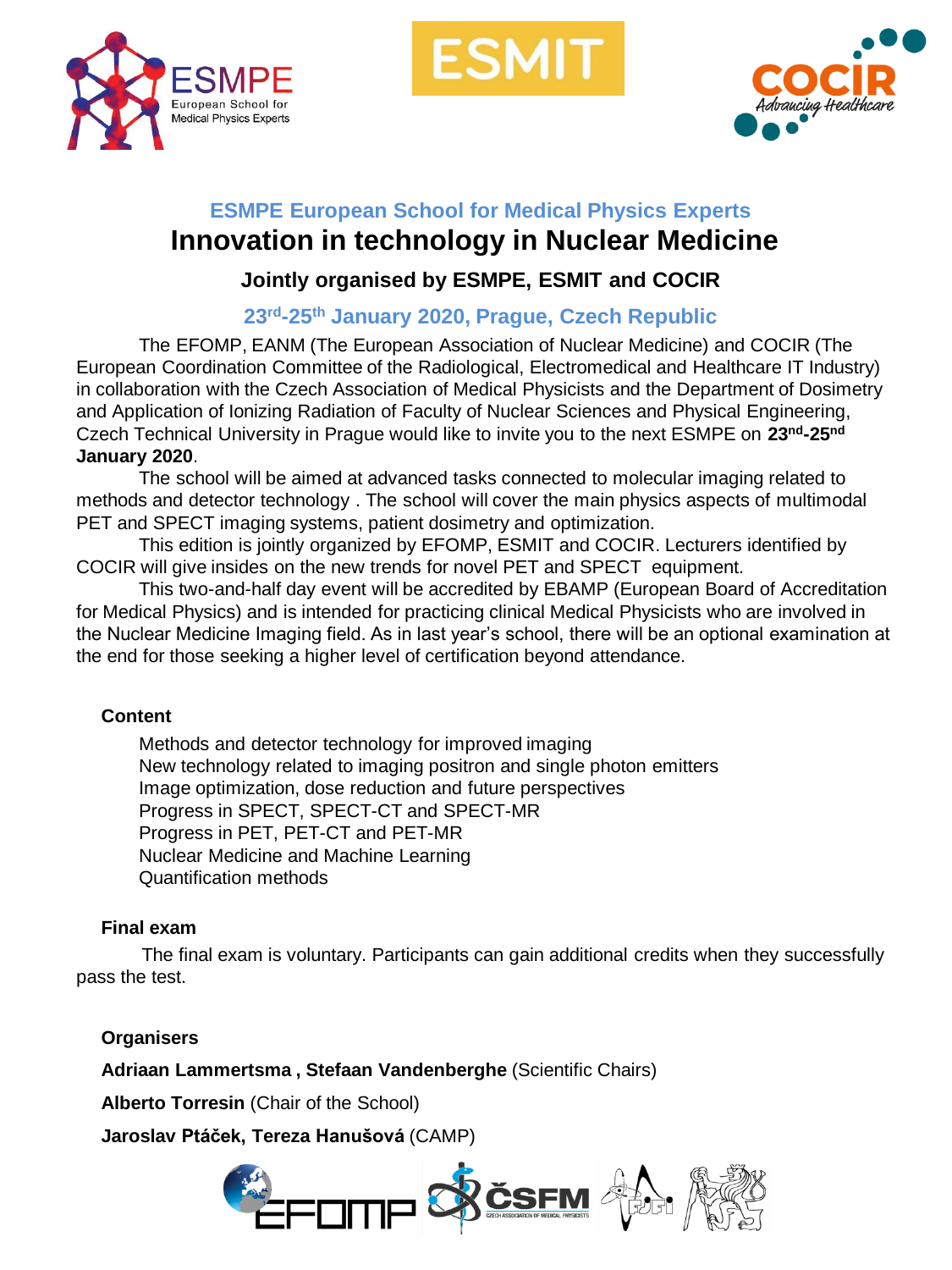





### **Faculty**

| Hongdi Li                                | United Imaging                                                           |
|------------------------------------------|--------------------------------------------------------------------------|
| Ronald Boellaard                         | Amsterdam UMC - Vrije Universiteit, Amsterdam, The<br>Netherlands        |
| <b>Christian Brueckner</b>               | Siemens Healthcare, COCIR                                                |
| Dennis Heijtel                           | <b>Philips Healthcare</b>                                                |
| <b>Brian Hutton</b>                      | University College London, United Kingdom                                |
| Michel Koole                             | KU Leuven, Belgium                                                       |
| <b>Jean Paul Bouhnik</b><br>Hanan Khamis | <b>GE Healthcare, COCIR</b>                                              |
| Akos Kovacs                              | Mediso                                                                   |
| Adriaan Lammertsma                       | Amsterdam UMC - Vrije Universiteit, Amsterdam, The<br><b>Netherlands</b> |
| Mark Lubberink                           | Uppsala University, Sweden                                               |
| Martha Moryson                           | Siemens Healthcare, COCIR                                                |
| <b>Roth Nathaniel</b>                    | <b>Spectrum Dynamics</b>                                                 |
| <b>Alberto Torresin</b>                  | ASST Niguarda, Milano, Italy                                             |
| Roel Van Holen                           | Ghent University, Ghent, Belgium                                         |
| Stefaan Vandenberghe                     | Ghent University, Ghent, Belgium                                         |
| Stephan Walrand                          | Université Catholique de Louvain, Brussels, Belgium                      |

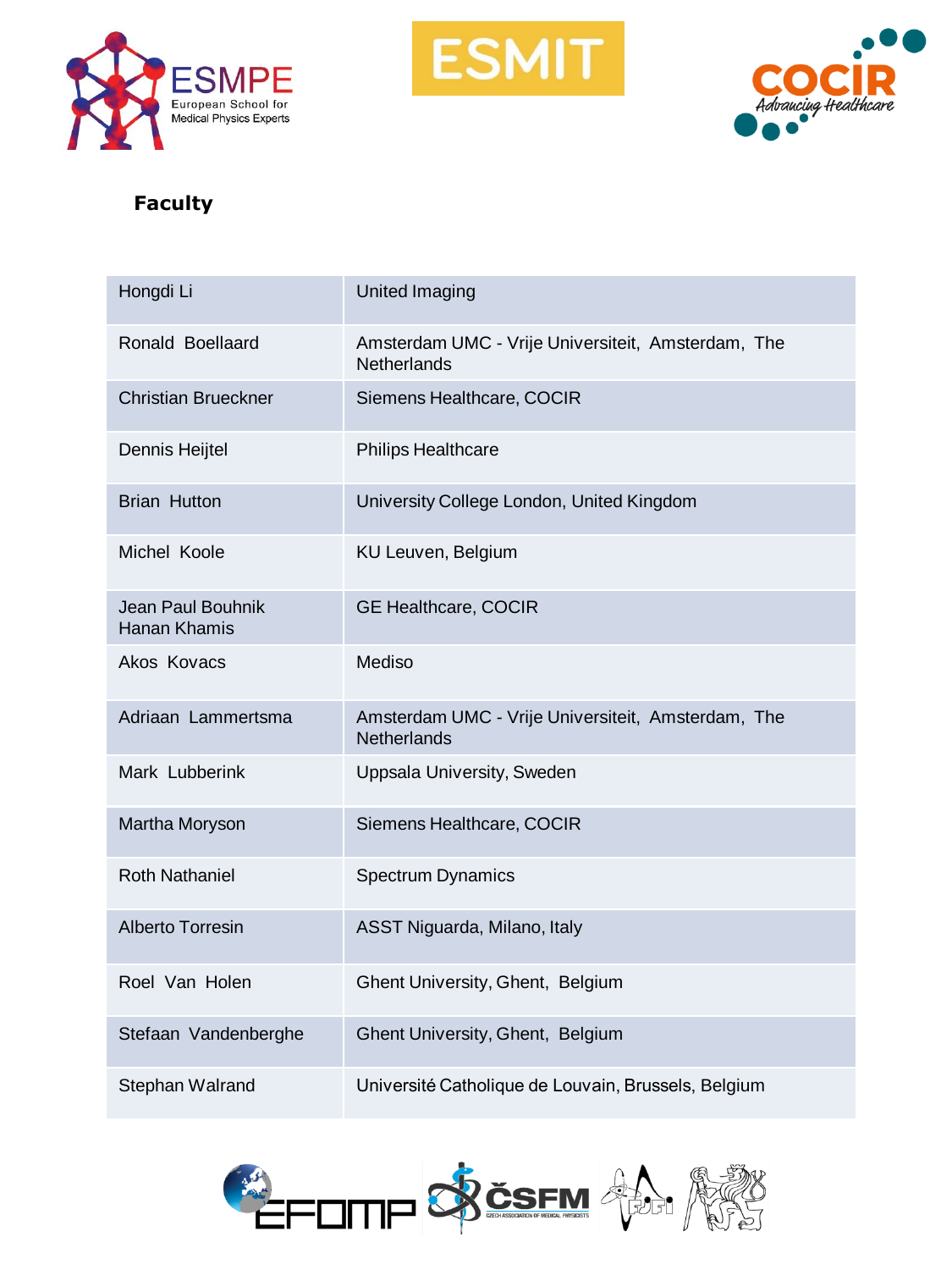

**ESMIT** 



| Thursday 23rd January 2020 |                                          |                                                                                                              |                                                                                                                                                                                                       |                                                |
|----------------------------|------------------------------------------|--------------------------------------------------------------------------------------------------------------|-------------------------------------------------------------------------------------------------------------------------------------------------------------------------------------------------------|------------------------------------------------|
|                            | <b>Session</b>                           | <b>Title</b>                                                                                                 | <b>Description</b>                                                                                                                                                                                    | <b>Lecturer</b>                                |
| $8:00 - 9:00$              | Registration                             |                                                                                                              |                                                                                                                                                                                                       |                                                |
| $9:00 - 9:30$              | Introduction                             | Setting the scene                                                                                            | Presentation of the ESMPE and introduction to<br>the course                                                                                                                                           | A Torresin,<br>A Lammertsma,<br>S Vandenberghe |
| $9:30 - 10:30$             | Single photon<br>imaging                 | Novel shapes and<br>production processes<br>for collimation                                                  | Methods and detector technology to improve<br>imaging of single photon emitters                                                                                                                       | R van Holen                                    |
| 10:30-11:30                |                                          | Dedicated and CZT<br>based SPECT<br>systems                                                                  |                                                                                                                                                                                                       | <b>B</b> Hutton                                |
| 11:30-12.00                | Coffee break                             |                                                                                                              |                                                                                                                                                                                                       |                                                |
| 12:00-13:00                | Single photon<br>imaging                 | Molecular imaging<br>outside conventional<br>nuclear medicine                                                | Methods and detector technology to improve<br>imaging of non-standard single photon emitters,<br>used in theranostic applications                                                                     | S Walrand                                      |
| 13:00-14:30                | Lunch break                              |                                                                                                              |                                                                                                                                                                                                       |                                                |
| 14.30-15.00                | General<br>Electric                      | Single photon imaging<br>New technology,<br>image optimization,<br>dose reduction and<br>future perspectives | Acquisition<br>and<br>reconstruction<br>protocols<br>optimized by the vendor. QA tests carried out by<br>vendor. Feedback processes. How to configure<br>the relevant parameters. Future perspectives | <b>JP Bouhnik</b>                              |
| 15.00-15.30                | Mediso                                   |                                                                                                              |                                                                                                                                                                                                       | A Kovacs                                       |
| 15.30-16.00                | Philips                                  |                                                                                                              |                                                                                                                                                                                                       | D Heijtel                                      |
| 16:00-16:30                | Coffee break                             |                                                                                                              |                                                                                                                                                                                                       |                                                |
| 16:30-17:30                | <b>Siemens</b>                           | Single photon imaging<br>New technology,<br>image optimization,<br>dose reduction and<br>future perspectives | reconstruction<br>protocols<br>Acquisition<br>and<br>optimized by the vendor. QA tests carried out by<br>vendor. Feedback processes. How to configure<br>the relevant parameters. Future perspectives | C Brueckner                                    |
| 17.30-18.00                | Spectrum<br><b>Dynamics</b>              |                                                                                                              |                                                                                                                                                                                                       | R Nathaniel                                    |
| 20:00-23:00                | Social dinner - participants + lecturers |                                                                                                              |                                                                                                                                                                                                       |                                                |

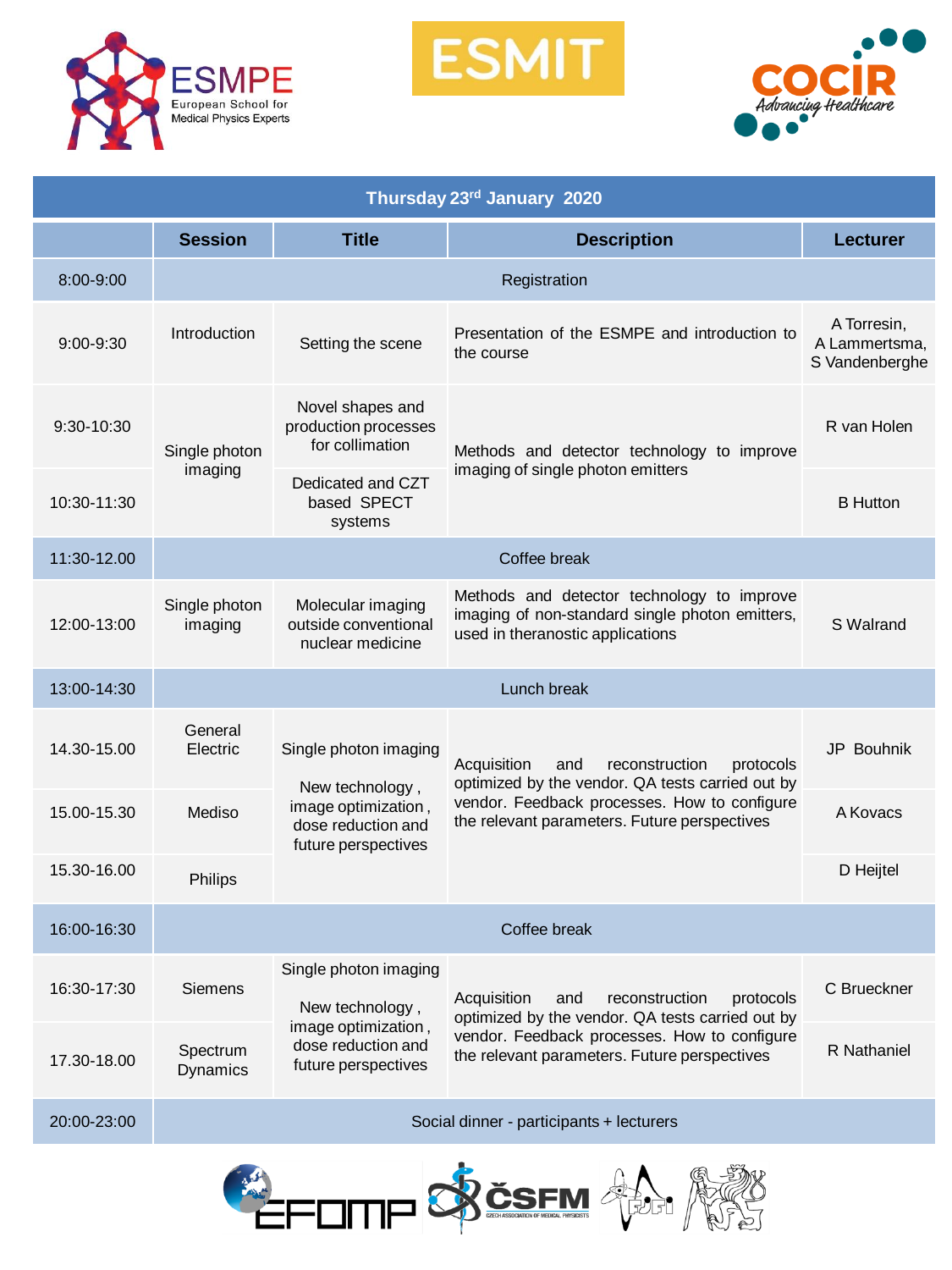

**ESMIT** 



| Friday 24th January 2020 |                |                                                                                                    |                                                                                                                                                                                                       |                 |
|--------------------------|----------------|----------------------------------------------------------------------------------------------------|-------------------------------------------------------------------------------------------------------------------------------------------------------------------------------------------------------|-----------------|
|                          | <b>Session</b> | <b>Title</b>                                                                                       | <b>Description</b>                                                                                                                                                                                    | <b>Lecturer</b> |
| 09:00-10:00              | PET imaging    | PET/MR                                                                                             | Progress in PET/MR detector performance,<br>system design and analysis methods                                                                                                                        | M Lubberink     |
| 10:00-10.30              | Coffee break   |                                                                                                    |                                                                                                                                                                                                       |                 |
| 10:30-11:00              | PET imaging    | <b>Digital PET</b>                                                                                 | Progress in PET, PET-CT and PET-MR based<br>on SiPMs                                                                                                                                                  | R Boellaard     |
| 11:00-11:30              |                | PET systems                                                                                        | Progress in PET system design                                                                                                                                                                         | S Vandenberghe  |
| 11:30-12:30              |                | On-line blood<br>sampling and kinetic<br>analysis                                                  | Detailed description of methods for advanced<br>quantification of dynamic PET studies                                                                                                                 | M Koole         |
| 12:30-14:00              | Lunch break    |                                                                                                    |                                                                                                                                                                                                       |                 |
| 14:00-15.00              | <b>GE</b>      | PET imaging<br>New technology,<br>image optimization,                                              | Acquisition<br>reconstruction<br>protocols<br>and<br>optimized by the vendor. QA tests carried out by<br>vendor. Feedback processes. How to configure<br>the relevant parameters. Future perspectives | H Khamis        |
| 15.00-16.00              | Philips        | dose reduction and<br>future perspectives                                                          |                                                                                                                                                                                                       | D Heijtel       |
| 16:00-16:30              |                |                                                                                                    | Coffee break                                                                                                                                                                                          |                 |
| 16:30-17:30              | Siemens        | PET imaging<br>New technology,<br>image optimization,<br>dose reduction and<br>future perspectives | Acquisition<br>reconstruction<br>and<br>protocols<br>optimized by the vendor. QA tests carried out by<br>vendor. Feedback processes. How to configure<br>the relevant parameters. Future perspectives | M Moryson       |
| 17:30-18:30              | United Imaging |                                                                                                    |                                                                                                                                                                                                       | H Li            |

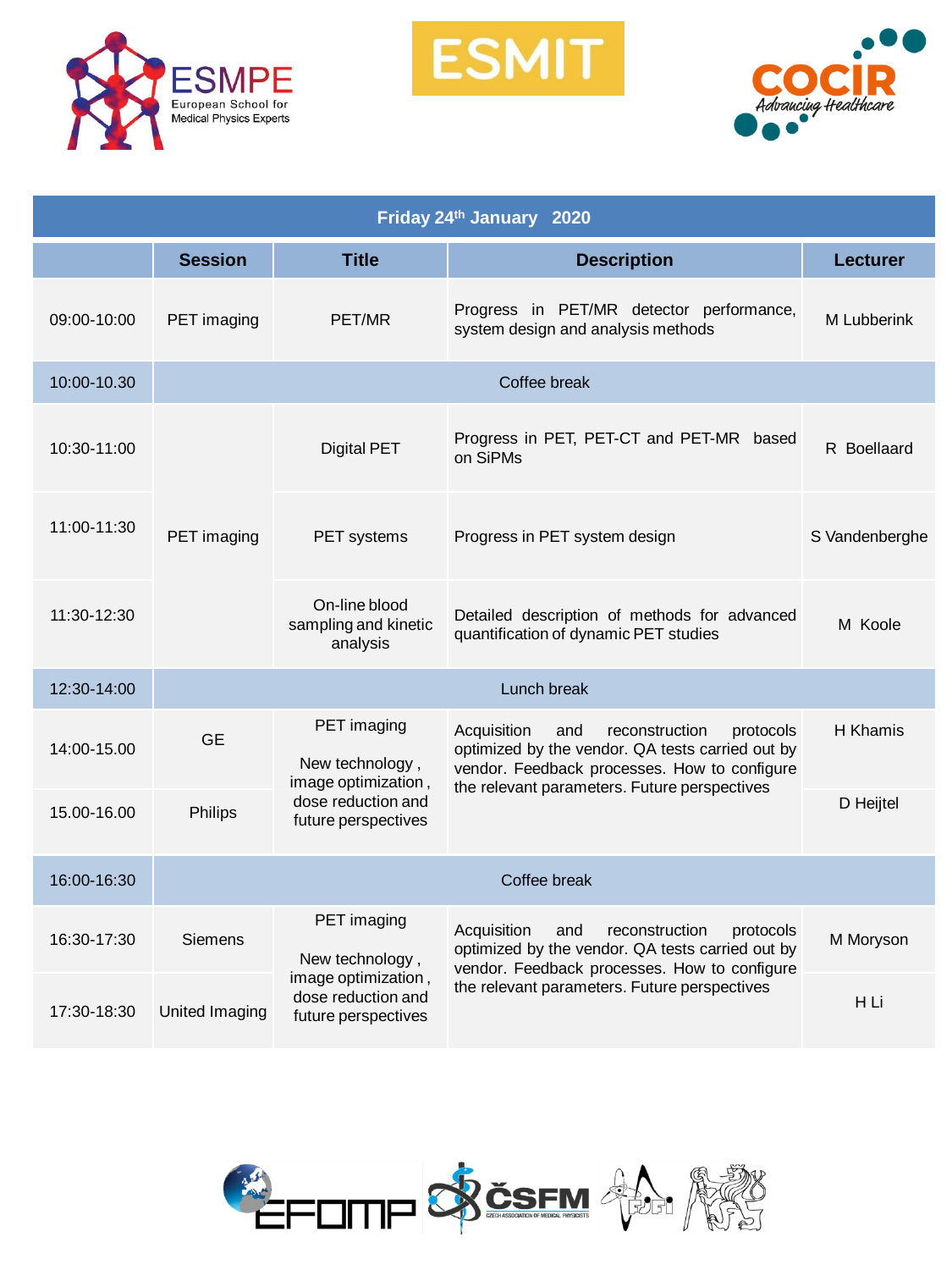

**ESMIT** 



| Saturday 25th January 2020 |                               |                                                                 |                                                                                                      |                |
|----------------------------|-------------------------------|-----------------------------------------------------------------|------------------------------------------------------------------------------------------------------|----------------|
|                            | <b>Session</b>                | <b>Title</b>                                                    | <b>Description</b>                                                                                   | Lecturer       |
| 09:00-10:00                | The future of<br><b>SPECT</b> | Standard imaging                                                | Summarize the progress in the field of<br>SPECT for imaging low energy photons                       | R VanHolen     |
| 10:00-11.00                |                               | Theranostic<br>imaging                                          | Summarize the progress in the field of<br><b>SPECT</b><br>for imaging<br>higher<br>energy<br>photons | S Walrand      |
| 11:00-11:30                | Coffee break                  |                                                                 |                                                                                                      |                |
| 11:30-12:15                | Total body PET                | New possibilities<br>for clinical<br>(research)<br>applications | Advantages of TB PET for clinical<br>(research) studies                                              | A Lammertsma   |
| 12:15-13:00                |                               | New innovative<br>designs                                       | Progress in the development of medium<br>cost TB PET                                                 | S Vandenberghe |
| 13:00-13:45                |                               | Progress in and<br>challenges for<br>postprocessing             | What do we need to fully utilise total<br>body PET?                                                  | R Boellaard    |
| 13:45-14:30                |                               |                                                                 | Final examination                                                                                    |                |